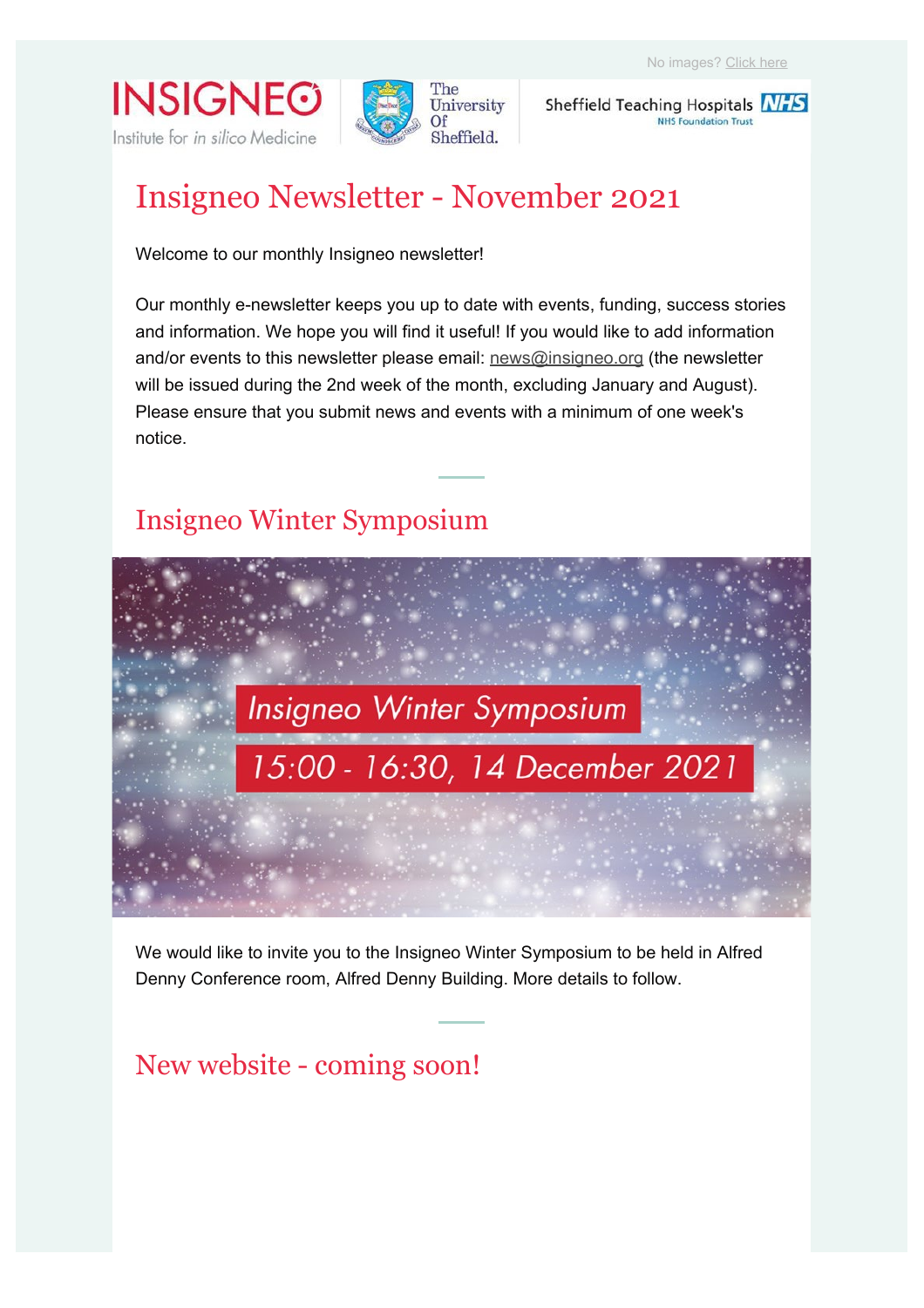

The Insigneo website is moving to a new home on The University of Sheffield webpages! We are excited to announce that the move to the new website is planned for 24 November and members will be sent a link to preview the website this week.

If you have any questions please contact Sarah Hollely on news@insigneo.org

## New members



We would like to introduce some of our new members who have joined the Insigneo Institute recently:

> **Dr Dana D. Damian** Department of Automatic Control and Systems Engineering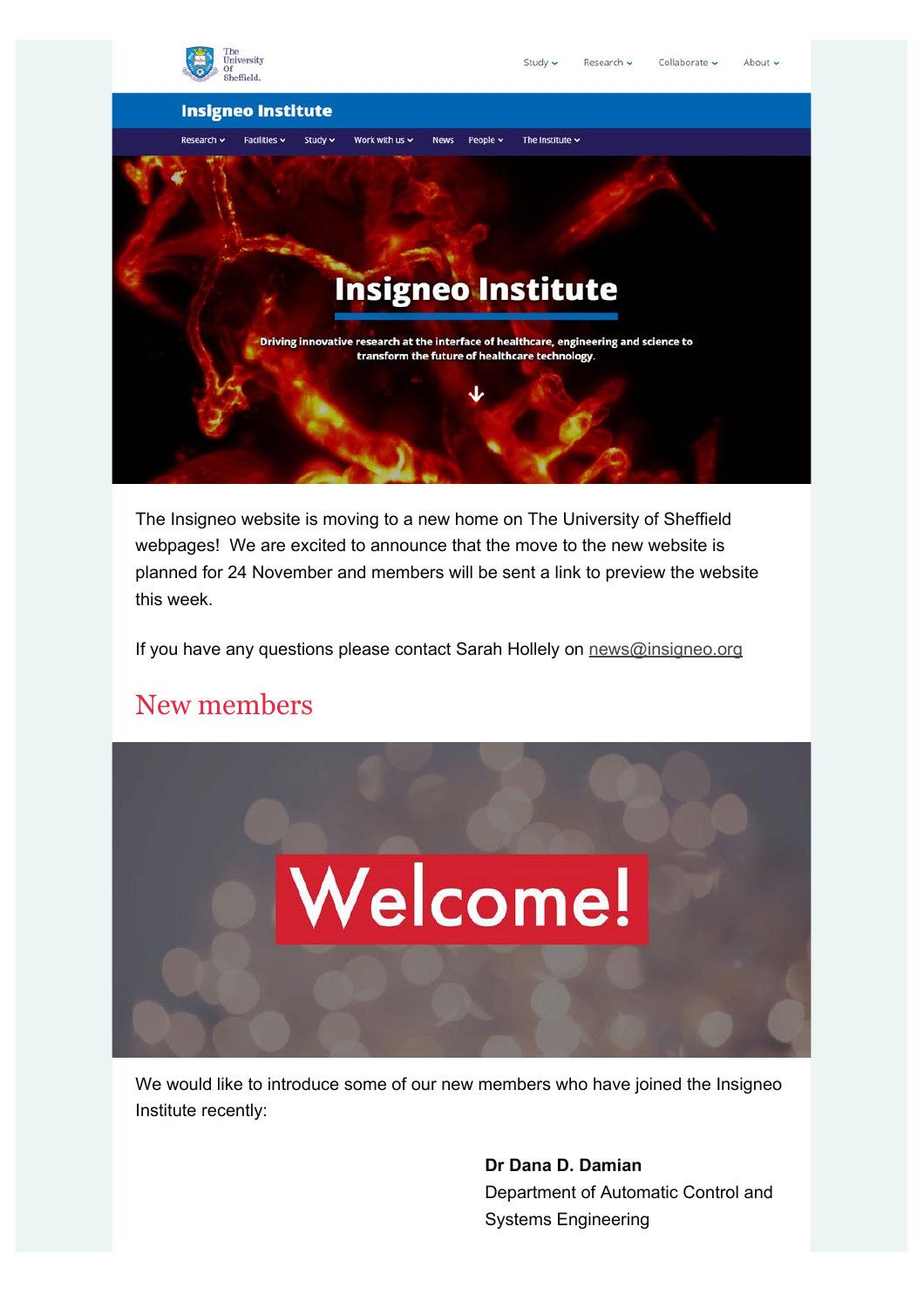

#### **Lecturer**

Dana Damian is heading the Sheffield Biomedical Robotics Laboratory. The mission of her group is to develop bionic and assistive robots that show life-like behavior and sustained operation in order to achieve long-term adaptive healthcare.

Dana D. Damian received her diploma in computer science and engineering from the Technical University Timisoara, Romania in 2007. In the same year she joined the Intelligent Systems Laboratory at University of Amsterdam, The Netherlands, to work on her diploma thesis with Prof. Nicu Sebe and Prof. Mihai Micea. At the end of 2007, she became a PhD candidate at the Artificial Intelligence Laboratory, University of Zurich, Zurich, Switzerland under the supervision of Prof. Rolf Pfeifer.

In 2011 she was a Visiting Scholar for one year at the Haptics Laboratory of the Johns Hopkins University, Baltimore, US and at the Collaborative Haptics in Robotics and Medicine, Stanford University, U.S.A. working with Prof. Allison Okamura. In 2012 she was a Visiting Scholar at the Soft Machines Laboratory at Carnegie Mellon University, U.S.A., working with Prof. Carmel Majidi. From 2013 to 2015, she was a postdoctoral research fellow at Boston Children's Hospital, Harvard University, Boston, USA, working with Prof. Pierre Dupont in the Pediatric Cardiac Bioengineering Laboratory. Since 2011, she is also a founder of the Private Library "Damian" in Romania.

**Lab Webpage Lab YouTube**

### **Fiona Gibson**

Department of Mechanical Engineering PhD student

Hi, I'm Fiona and I've recently started my PhD with Dr Stefaan Verbruggen at the University of Sheffield in the Department of Mechanical Engineering.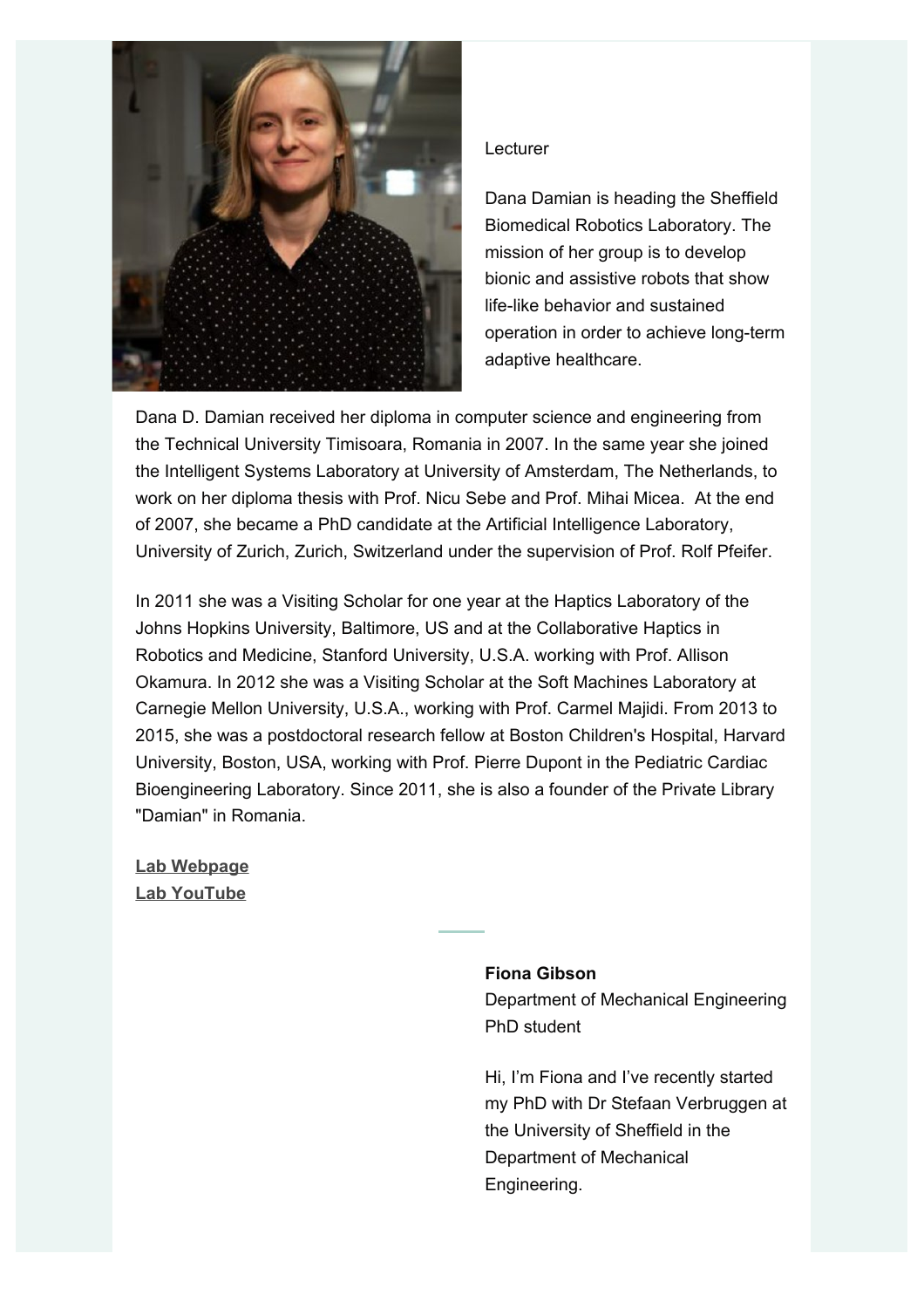

Previously, I completed my undergraduate master's degree in mechanical engineering, specialising in biomechanics at the University of Sheffield. My current research titled ''Investigating Spinal Biomechanics in Multiple Myeloma patients for the Reduction of Surgical Intervention'' aims to develop a computational model of the biomechanics of a spine with multiple myeloma. Bracing has been used as an alternative to surgery to allow the bone to regrow, however, the biomechanics underlying supporting this approach remain uncertain, and recovery for individual patients is difficult to predict. Therefore, I hope to develop a computational tool, for clinicians, to predict the recovery using this bracing technique.



#### **Nada Ghorab**

Department of Infection, Immunity and Cardiovascular Disease PhD student

Hello everyone! My name is Nada Ghorab and I have just started my PhD in Cardiovascular Disease in Dr Paul Morris' group at The University of **Sheffield** 

I have earned my Masters of Engineering degree in Bioengineering at The University of Sheffield in the summer of 2021, with a specialisation in cardiovascular computational fluid dynamics. I discovered my passion for this area of research after multiple industrial, technical and research internships, which included multidisciplinary collaboration with experts in relevant fields.

My research is generally about integrating multiple imaging modalities, mainly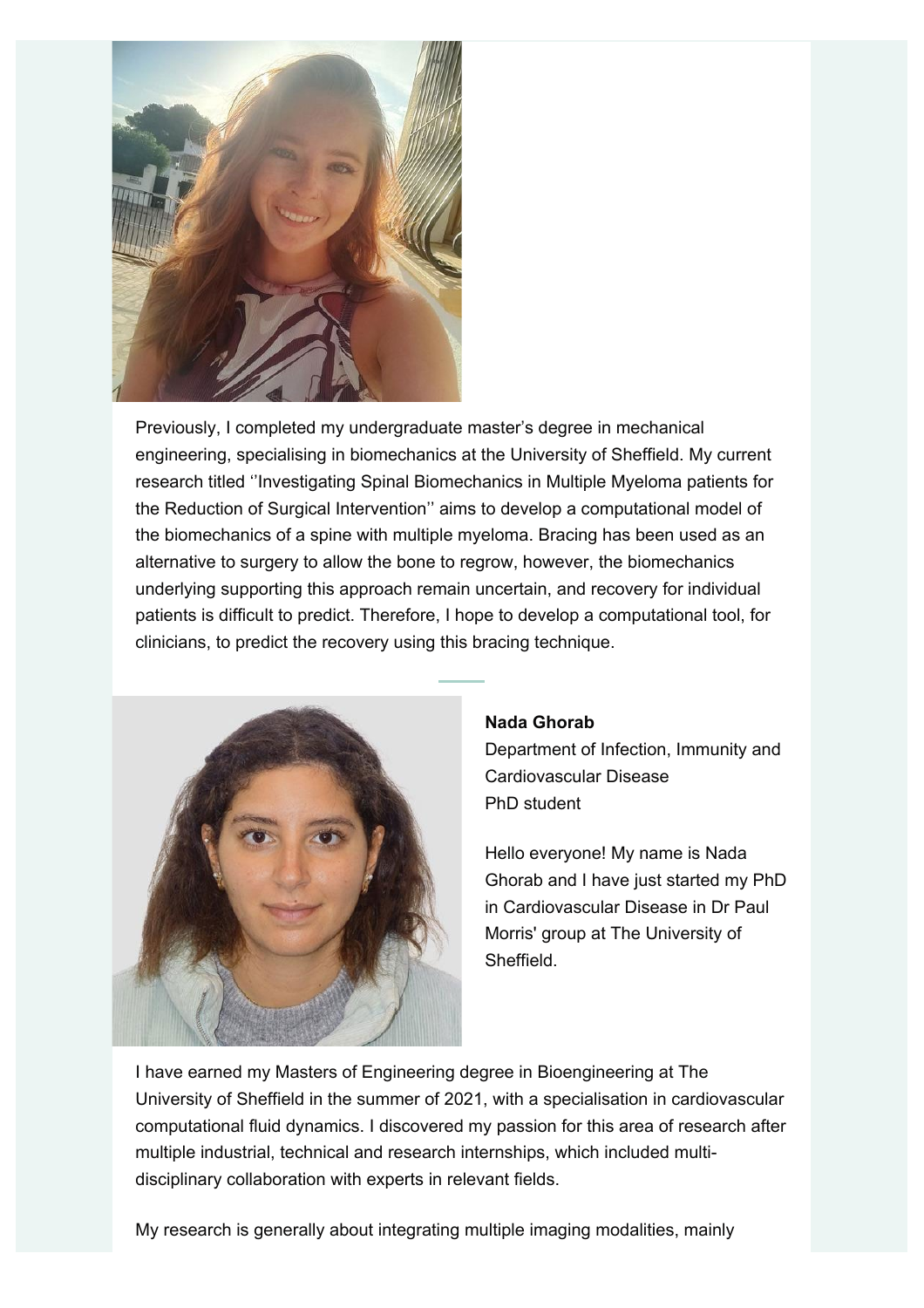Optical Coherence Tomography (OCT) and X-ray Angiography, to better model diseased coronary arteries, and perform computational fluid dynamic simulations which would serve as a clinical decision support system for cardiologists, pre and post procedures.



#### **Ning Wang**

Department of Mechanical Engineering PhD Student

My name is Ning, I have recently joined Dr Marzo's group as a Ph.D. student in Mechanical Engineering. In the meantime, I am also following my second supervisor Prof Sourbron to conduct magnetic resonance imaging (MRI) research.

I completed BEng (Hons) in University of the West of Scotland (UWS) in 2020, as well as I obtain the MSc in University College London (UCL) in 2021, both is Mechanical Engineering. During my five years as a student, I have accumulated a lot of scientific research experience, especially in computational fluid dynamics (CFD), hemodynamic and finite element analysis (FEA).

My current research aims to distinguish hypertensive and diabetic renal injury noninvasively using imaging biomarkers derived from a reduced-order vascular model and advanced MR imaging (iBEAt data). The value of this meaningful project is to distinguish the pathogenic factors (like hypertensive, diabetic and so on) of chronic kidney disease (CKD) in the early stage, to achieve the timely treatment of CKD, so as to improve the cure rate and reduce the treatment cost.



**Ludmila Kucikova** Department of Neuroscience PhD Student - AICN Group

Hi everyone, I am Ludka and I have just started my PhD within the Artificial Intelligence & Computational Neuroscience Group. The goal of the AICN group is to contribute to our understanding of psychiatric and neurological disorders by using advanced computational techniques and brain imaging.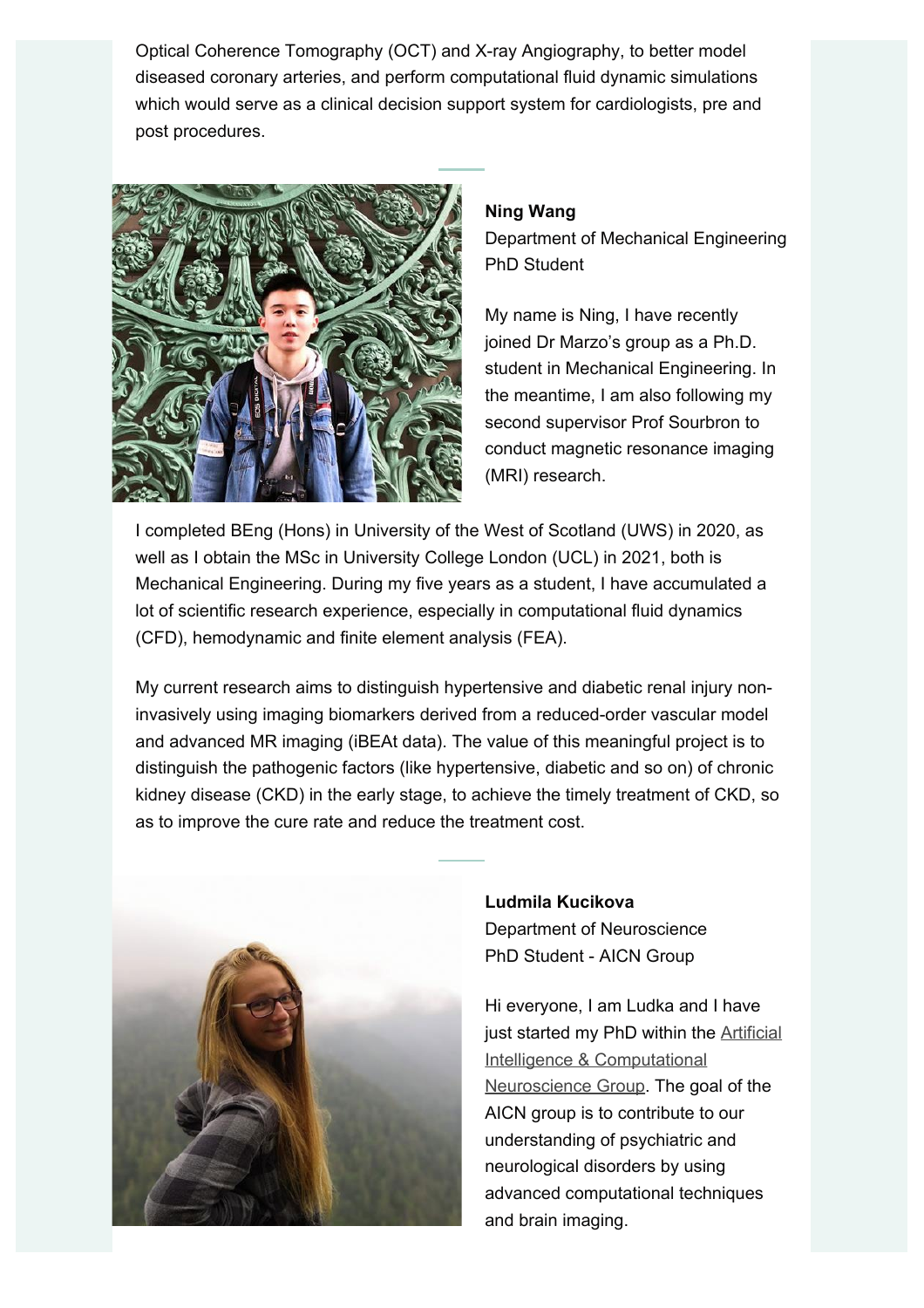My research focuses on mental deficits in Dementia with Lewy Bodies with the goal to build a computational model of visual hallucinations that would help us understand how they occur and to target potential therapeutic candidates in-silico.

Previously I completed an undergraduate Master's degree in Psychology (the University of Aberdeen), where I focused on investigating neural correlates of working memory by using EEG; and a Master's degree in Integrative Neuroscience (the University of Edinburgh), where I focused on investigating brain connectivity in patients with Alzheimer's disease by using resting-state fMRI.

## Spinner EID - Final Event - Future Perspectives on Spine Surgery



Join our Spinner EID project for their Final Event - Future Perspectives on Spine Surgery on Tuesday 23 November 10:00-16:00 CET to hear the Spinner Fellows share their research results and the Spinner partners share their perspectives on the future of spine surgery.

**Read more**

## Professor Iain Wilkinson's Memorial, Thursday 16th December

You are invited to attend the memorial of our friend and colleague Professor Iain Wilkinson. The University of Sheffield's Department of Infection, Immunity & Cardiovascular Disease are holding an informal afternoon of scientific talks and recollections from Iain's friends and colleagues celebrating Iain's work and his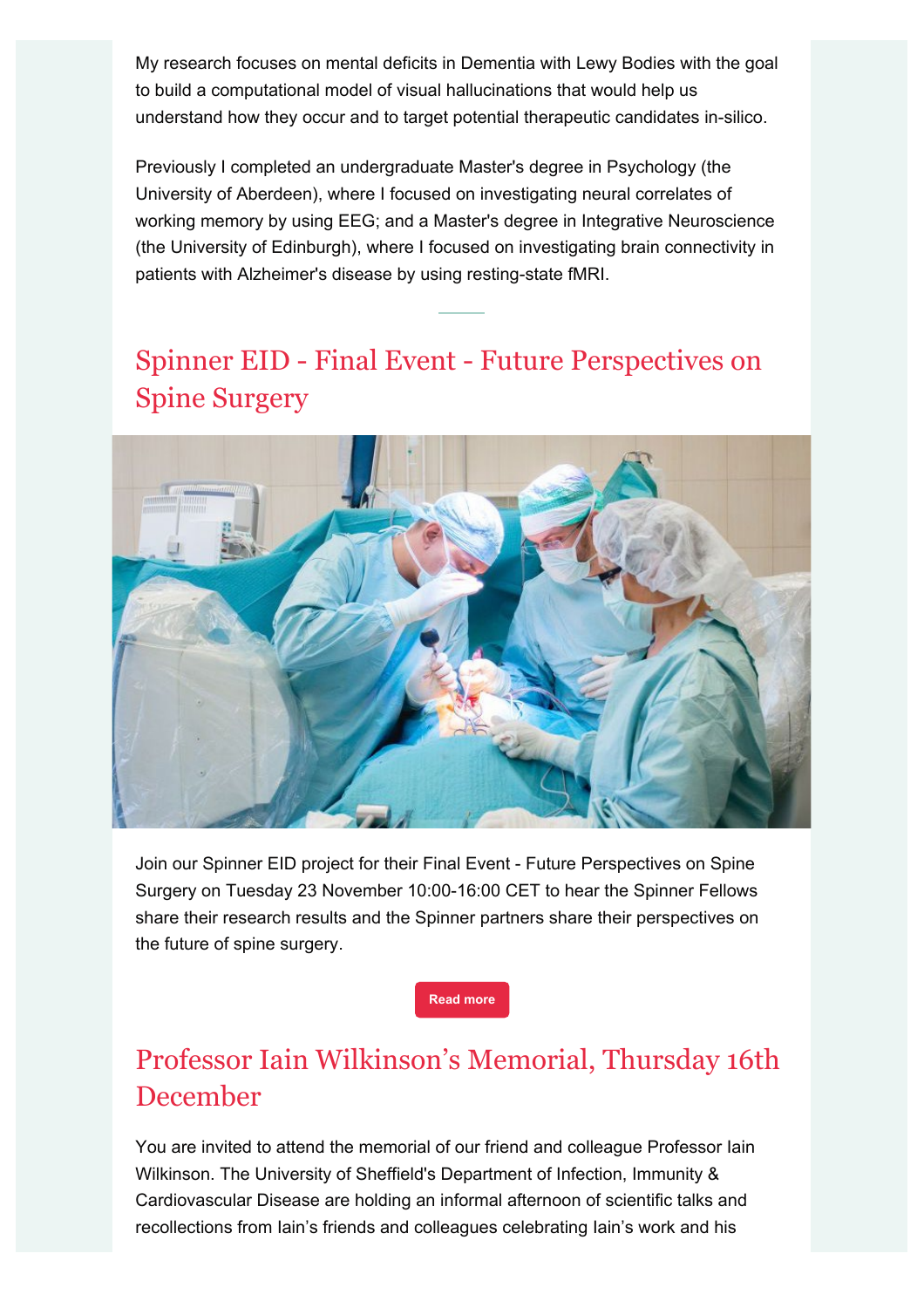collegiality.

Refreshments will be served at the end, which will include mulled wine and mince pies.

The memorial will take place on Thursday 16th December 2021 from 2.00pm-4.30pm in Lecture Theatre 2, B Floor, University of Sheffield Medical School, Royal Hallamshire Hospital.

If you would like to attend the memorial, please register via the link below.

If you have any queries, please don't hesitate to contact Jenny Rodgers at j.rodgers@sheffield.ac.uk.

#### **Register**

## Academic projects for medical students



The Sheffield Academic Medicine Society (SAMS) would like to provide medical students (years 1-5) studying at Sheffield Medical School with more accessible opportunities to get involved in academia and clinical research, so that students can gain insight into research and network earlier in their medical careers. We are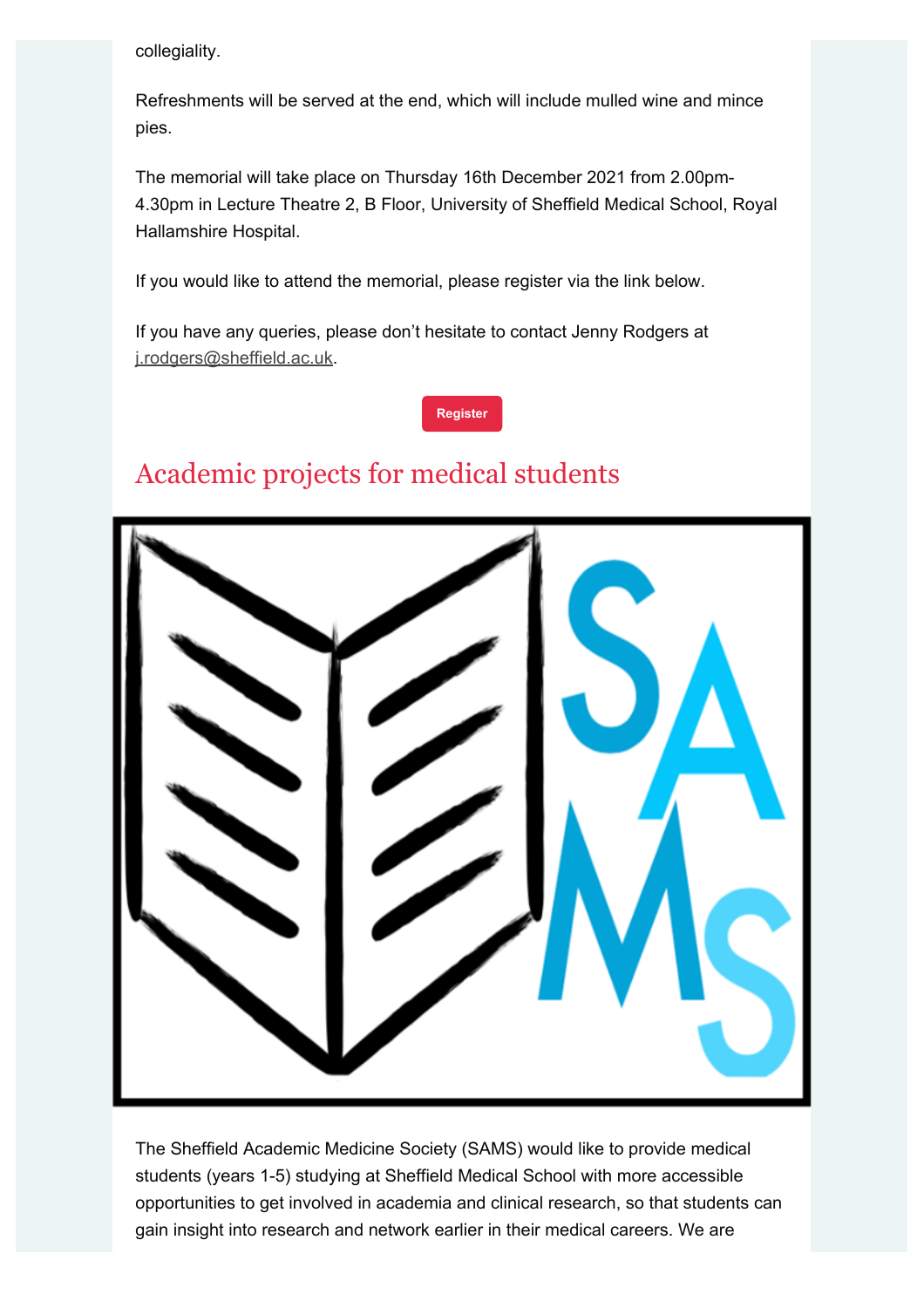compiling a database of projects and interested students who we will match up and hopefully provide a mutually beneficial experience for all involved.

We are looking for any type of medically-related project, be this in a laboratory, clinical, audit or trial setting etc. It could even be report-writing or help with data processing. The project can be in-person or virtual and duration is flexible. Please bear in mind that in terms of time required of the students, this will be an extracurricular commitment for them - approximatley 1-5 hours a week.

If you have anything you think may be suitable please find below a link to a google form, where potential supervisors (**from the University of Sheffield or Sheffield Teaching Hospitals NHS Foundation Trust**) can fill in the details of their project. We will be in touch via email with any supervisors whose projects receive student applications, and the supervisor will be involved in the matching process at all times.

Link to form - https://forms.gle/SwqXpyikpVYdBb4V9

For more information please contact: Emily Beswick, SAMS Project Coordinator

## Insigneo Seminar recording



Insigneo Seminar: Predicting atrial fibrillation treatment outcomes through computational modelling, signal processing and machine learning

Dr Caroline Roney - Lecturer Queen Mary University of London

Friday 29 October 2021, 15:00 - 16:00

In case you missed it, we have a recording from our first hybrid seminar with an inperson speaker. Dr Caroline Roney, a lecturer in Computational Medicine and a Medical Research Council Skills Development Fellow in the School of Engineering and Materials Science, Queen Mary University of London gave a talk on 'Predicting atrial fibrillation treatment outcomes through computational modelling, signal processing and machine learning'

**Watch recording**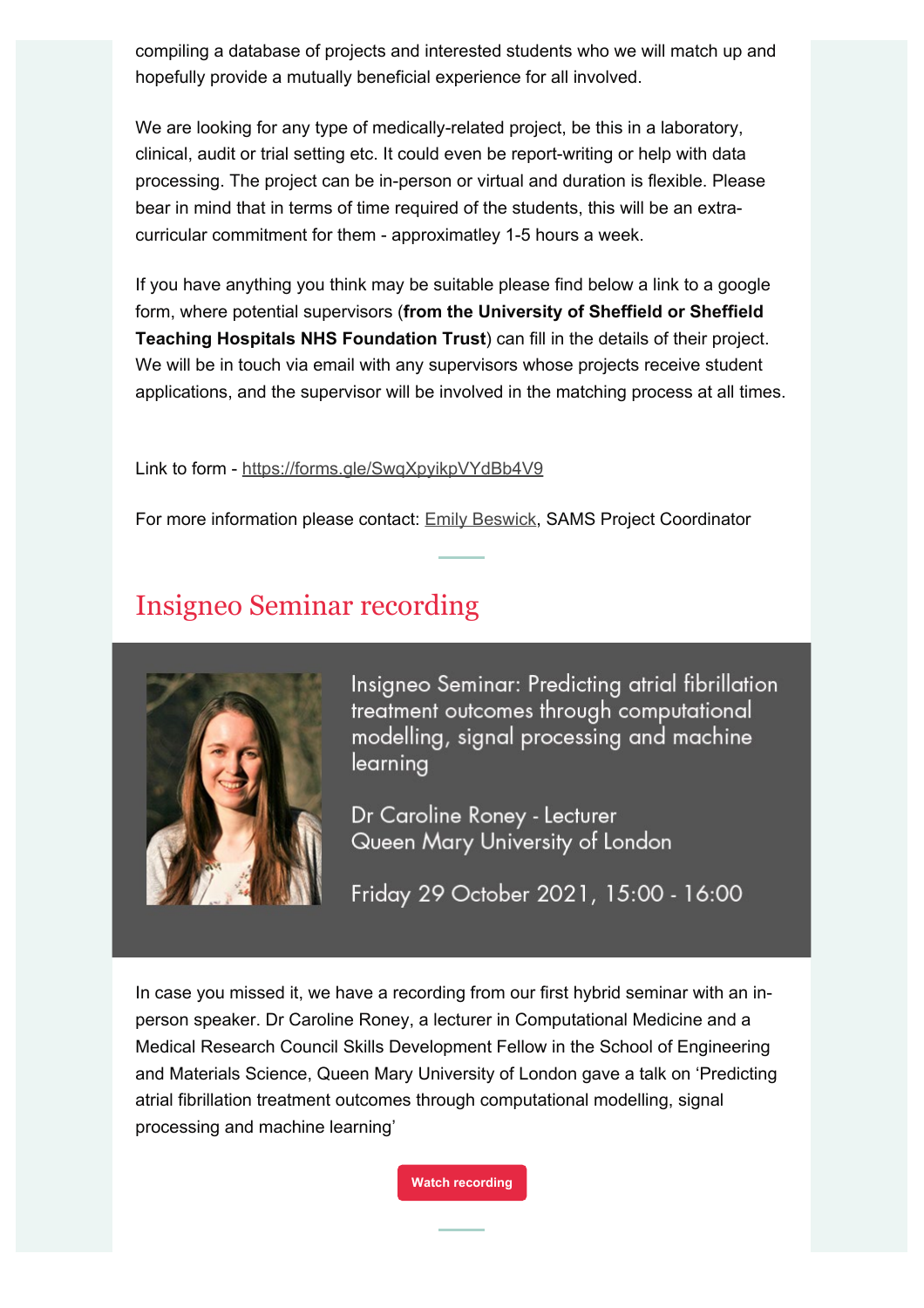## Guest Lectures, Conferences & Seminars

#### **Insigneo events**



Insigneo Seminar: Relaxin-2 for the treatment of Arthrofibrosis

Dr Nazarian - Associate Professor **Harvard Medical School** 

Friday 19 November 2021,  $15:00 - 16:00$ 

19 November 2021 Insigneo Seminar: Relaxin-2 for the treatment of Arthrofibrosis



Insigneo Seminar: The role of mechanics in biological soft tissue disease & treatment: improving the ross procedure

Prof. Nele Famaey Soft Tissue Biomechanics group leader FIBEr core facility coordinator, KU Leuven

Friday 10 December 2021, 13:30 - 14:30

10 December 2021 Insigneo Seminar: The role of mechanics in biological soft tissue disease & treatment: improving the ross procedure

14 December 2021 Insigneo Winter Symposium

28 January 2022 Insigneo Seminar: Jordi Alastruey-Arimon, King's College London

**Other events**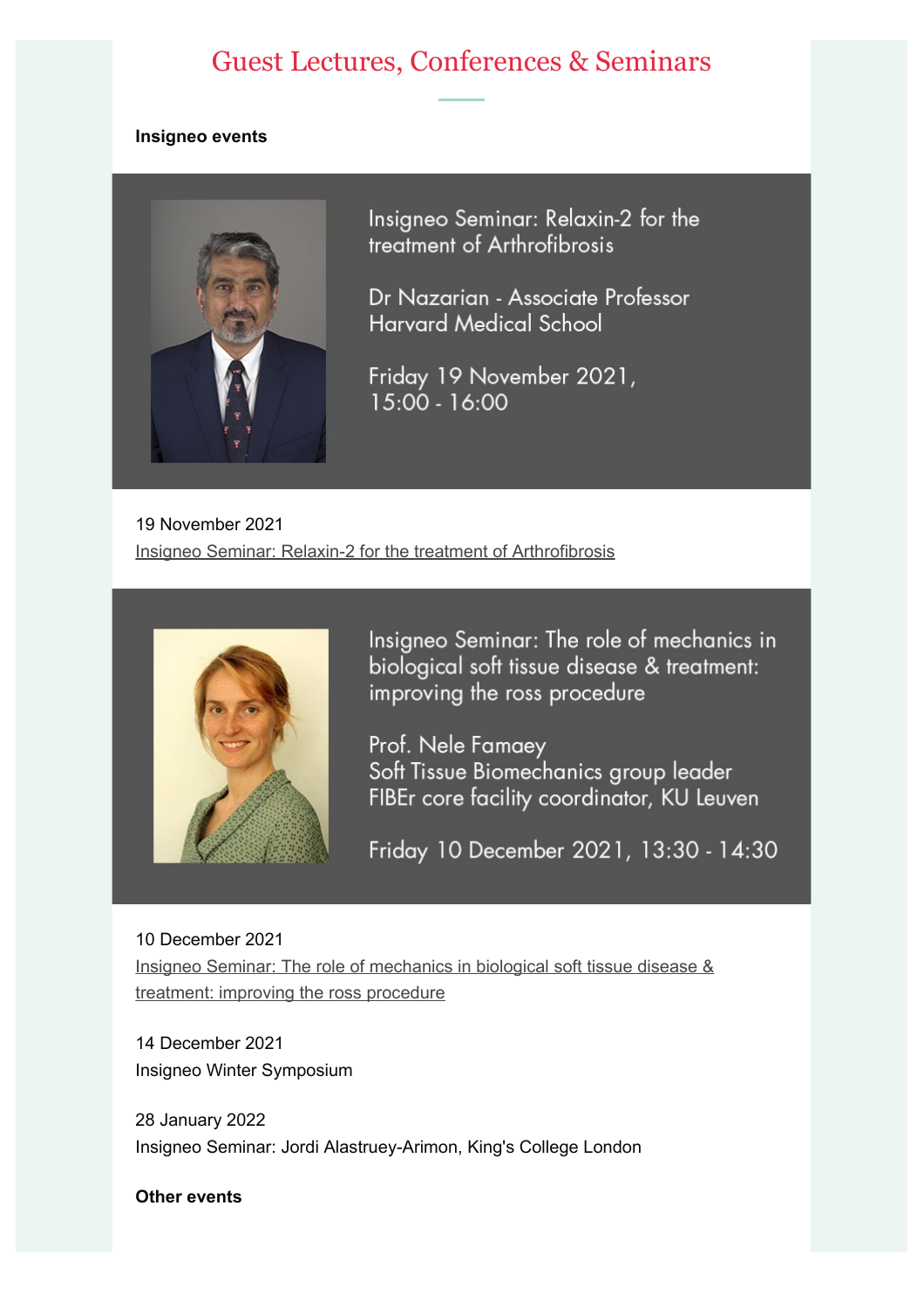### 17 November

Synopsis webcast: 3D Printing the Future at Nicklaus Children's Hospital

18 November N8 CIR Reprohack Hub Launch

18 November Materialise Webinar on Mimics Segmentation

### 19 November

10:00 IICD Department Research in Progress Meeting: Alberto Biancardi 'CDeveloping Deep-Learning Segmentations for the Ventilation MRI Workflow', Daniel Taylor 'Computational simulation of coronary side-branch flow and physiological indices in patients presenting to the cardiac catheterisation laboratory' **Insigneo members contact sarah.black@sheffield.ac.uk to arrange access.**

### 22 November

Sano Seminar: Extreme-scale Data and Computing (Maciej Malawski, Sano Centre)

### 22 - 25 November

Klaster LifeScience Kraków (KLSK) Life Science Open Space 2021

### 26 November

10:00 IICD Department Research in Progress Meeting: Fahad Albalawi 'Role of autoimmune regulator (AIRE) in the pathogenesis of neurological disorders associated with autoimmune polyglandular syndrome type 1', Elliot Brooks 'Controlling macrophage subpopulation identity in Drosophila' **Insigneo members contact sarah.black@sheffield.ac.uk to arrange access.**

### 29 November

Sano Seminar: Clarisa Sánchez Gutiérrez, Informatics Institute, University of Amsterdam

### 1 December

ESB (European Society of Biomechanics) Webinar: How Simpleware software processes patient-specific anatomies in orthopedics

### 3 December

Fujifilm VisualSonics Cardiovascular user meeting - **please contact sarah.black@sheffield.ac.uk to arrange access.**

## 6 December

Sano Seminar: Clinical Data (Research Leader, Sano Centre)

### 13 December

Sano Seminar: Bartlomiej Sniezynski, Institute of Computer Science AGH, Krakow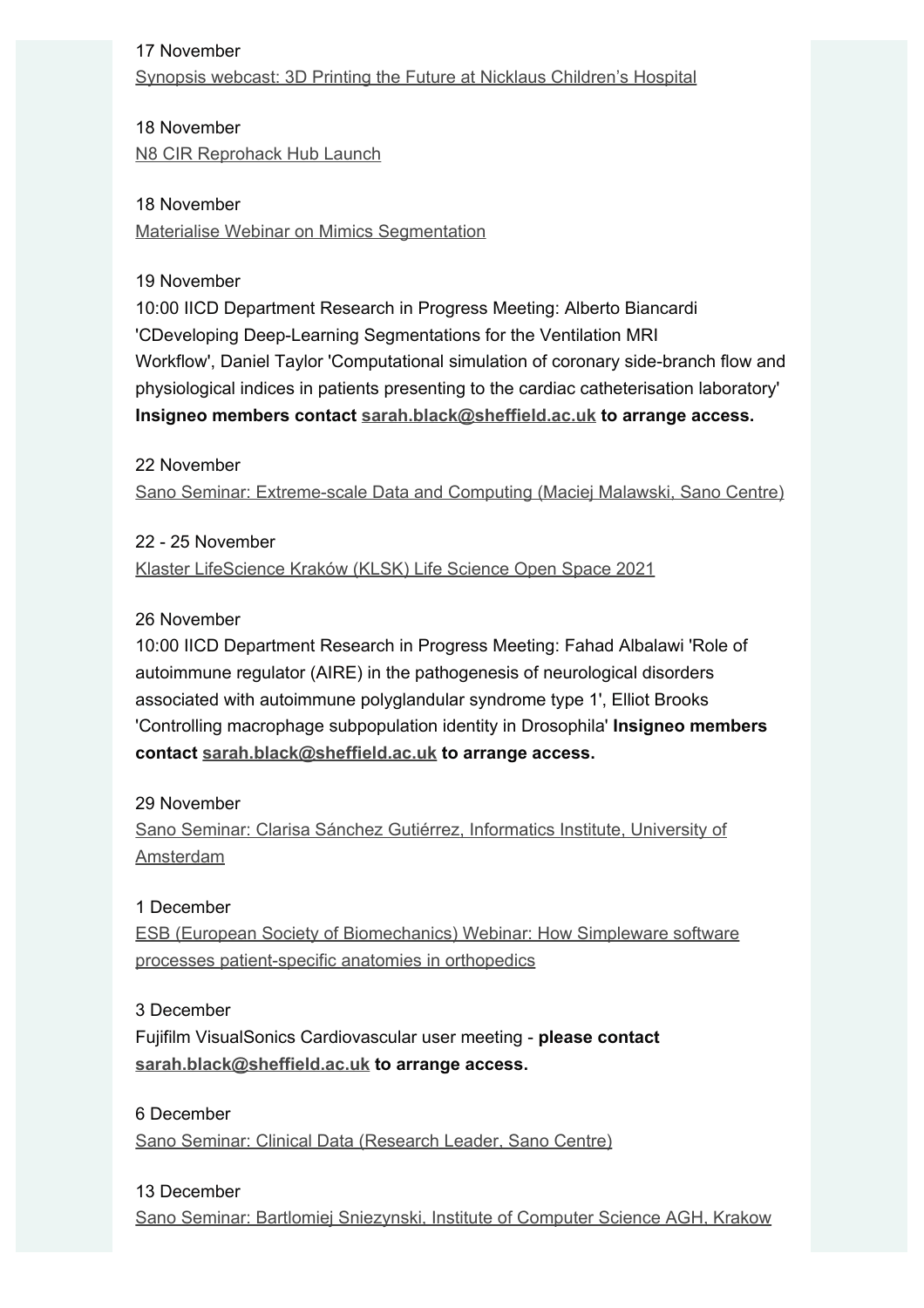**For a full list of upcoming events visit: http://insigneo.org/events/** 

## Publications

Research output affiliated to Insigneo in Scopus (please ensure papers are affiliated to the Insigneo Institute by including the words "Insigneo Institute for *in silico* Medicine"):

**Global and local characterization explains the different mechanisms of failure of the human ribs** (Journal of the Mechanical Behavior of Biomedical Materials) M. Palanca, C. Liebsch, S. Hübner, D. Marras, M. L. Ruspi, F. Marconi, L. Cristofolini, H.-J. Wilke

**Walking on common ground: a cross-disciplinary scoping review on the clinical utility of digital mobility outcomes** (npj Digital Medicine) A. Polhemus, L. D. Ortiz, G. Brittain, N. Chynkiamis, F.Salis, H. Gaßner, M. Gross, C. Kirk, R. Rossanigo, K. Taraldsen, D. Balta, S. Breuls, S. Buttery, G. Cardenas, C. Endress, J. Gugenhan, A. Keogh, . Kluge, S. Koch, M. E. Micó-Amigo, C. Nerz, C. Sieber, P. Williams, R. Bergquist, M. Bosch de Basea, E. Buckley, C. Hansen, A. S. Mikolaizak, La. Schwickert, K. Scott, S. Stallforth, J. van Uem, B. Vereijken, A. Cereatti, H. Demeyer, N. Hopkinson, W. Maetzler, T. Troosters, I.Vogiatzis, A. Yarnall, C. Becker, J. Garcia-Aymerich, L. Leocani, C. Mazzà, L. Rochester, B. Sharrack, A. Frei, M. Puhan, Mobilise-D

**The importance of three dimensional coronary artery reconstruction accuracy when computing virtual fractional flow reserve from invasive angiography** (Scientific Reports) R. Solanki, R. Gosling, V. Rammohan, G. Pederzani, P. Garg, J. Heppenstall, D. R.Hose, P. V. Lawford, A. J. Narracott, J. Fenner, J. P. Gunn, P. D. Morris

**DenResCov-19: A deep transfer learning network for robust automatic classification of COVID-19, pneumonia, and tuberculosis from Xrays** (Computerized Medical Imaging and Graphics) M. Mamalakis, A. J. Swift, B. Vorselaars, S. Raye, S. Weeks, W. Ding, R. H.Clayton, L. S. Mackenzie, A. **Banerjee** 

**Effect of the tool surface area and workpiece vibration on the μ edm performance** (Surface Review and Letters) D. R. Unune

**Time-Averaged Wavefront Analysis Demonstrates Preferential Pathways of Atrial Fibrillation, Predicting Pulmonary Vein Isolation Acute**